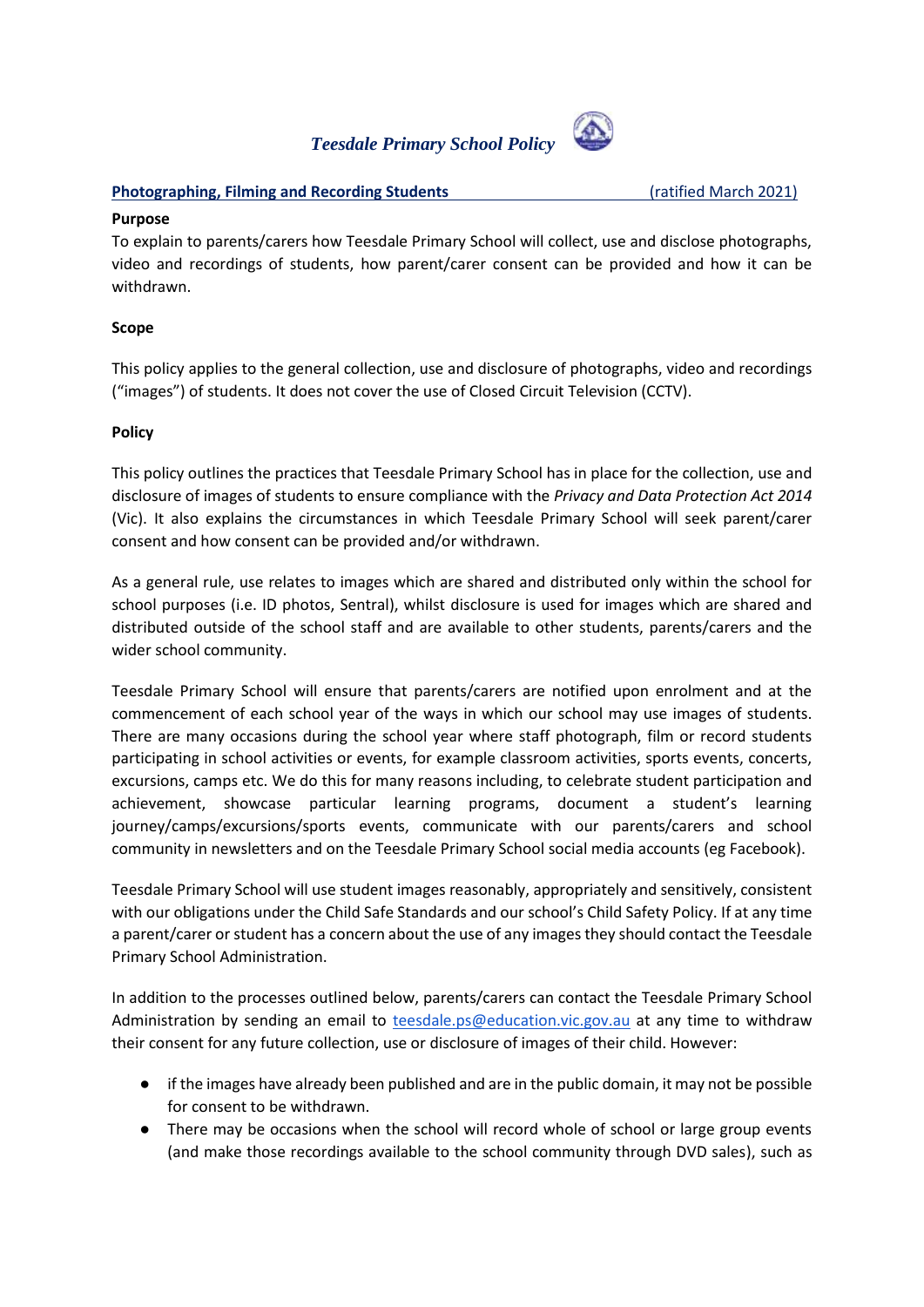the school concert, speech nights, sports events and if your child participates, they may appear in these recordings which will be available to the whole school community.

● The school can still collect, use and disclose images in circumstances where consent is not required (see below for more information).

# Official school photographs

Each year Teesdale Primary School will arrange for a professional photographer to take official school photographs of students. This will generally involve both class photos and individual photos being taken.

Official school photographs may be:

- purchased by parents/carers
- used for school identification
- stored on CASES21 for educational and administrative purposes.

Teesdale Primary School will notify parents/carers in advance of the official school photographs being taken to give them an opportunity to decide whether their child will be included in the official school photographs.

Parents/carers who choose to opt-out of having their child participate in official school photographs must contact the Teesdale Primary School Administration by sending an email to [teesdale.ps@education.vic.gov.au](mailto:teesdale.ps@education.vic.gov.au) before the date photos are scheduled to be taken to advise that their child will not participate. There is no obligation on any parent or carer to purchase any photographs taken.

# Images for use and disclosure within the school community and ordinary school communications

From time to time Teesdale Primary School may photograph, film or record students to use within the school community, including:

- in the school's communication, learning and teaching tools (for example, emails, classroom blogs or apps that can only be accessed by students, parents or school staff with passwords eg Sentral, Class Dojo etc)
- for display in school classrooms, on noticeboards etc
- to support student's health and wellbeing (eg photographs of pencil grip to assist in OT assessments)

A Consent Form and Collection Notice will be distributed to parents/carers on enrolment at Teesdale Primary School.

## Images to be used or disclosed outside the school community

#### **External use or disclosure by the school**

Photographs, video or recordings of students may also be used in publications that are accessible to the public, including:

● on the school's website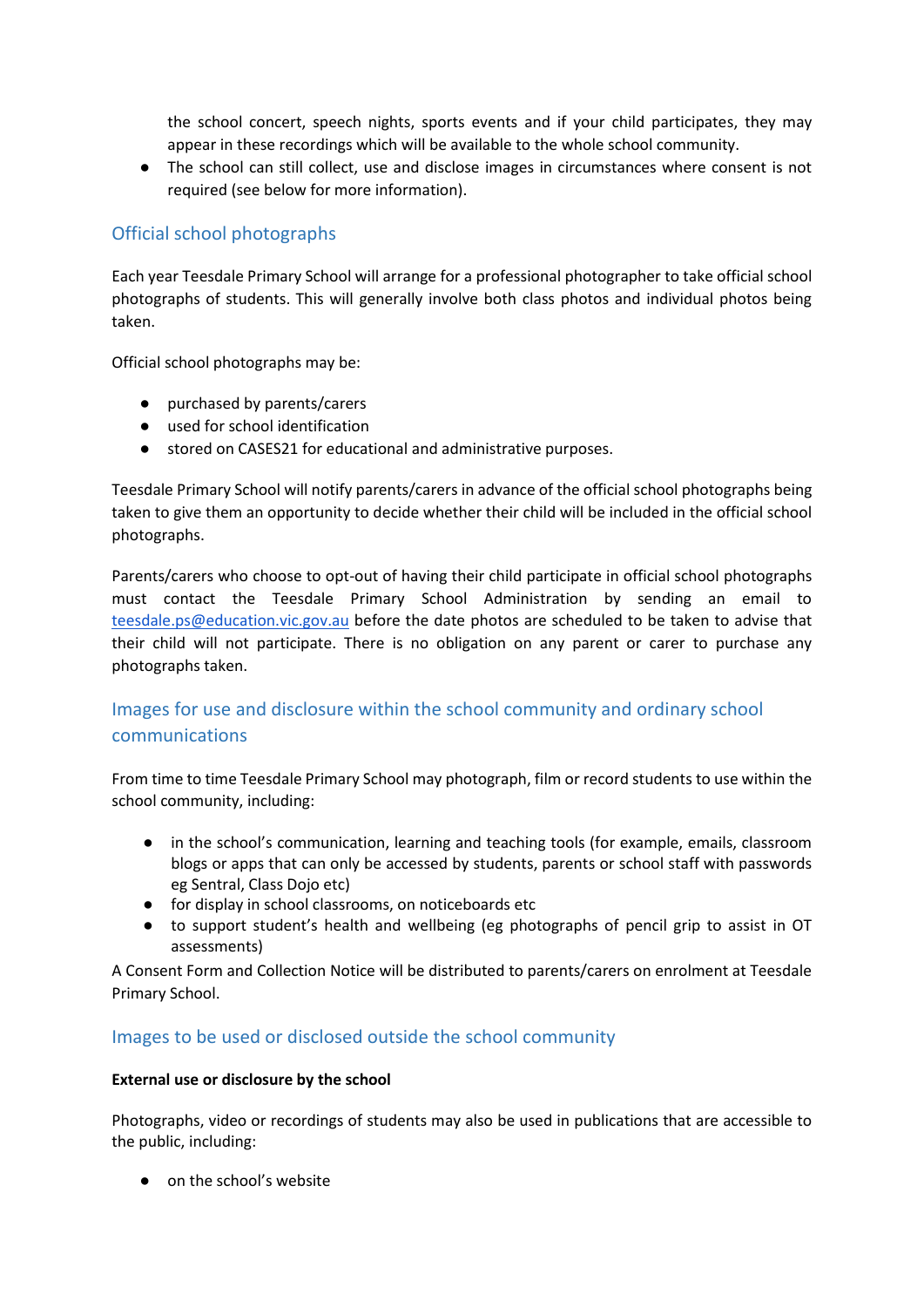- on the school's social media accounts
- in the school's newsletter

The Consent Form and Collection Notice also covers these types of uses and will be distributed to parents/carers on enrolment at Teesdale Primary School. We will notify you individually if we are considering using any images of your child for specific advertising or promotional purposes.

#### **Media**

The media, or the Department of Education and Training's media team, may seek to photograph, film or record students for a news story or school event. This may include broadcast media, online or social media or print media, including newspapers and magazine publications.

When our school receives such requests Teesdale Primary School will:

- provide parents/carers with information about the organisation involved and when/for what purposes the photography, filming or recording will occur
- seek prior, express parent/carer consent in writing.

Students will only be photographed, filmed or recorded by the media at school if express consent is provided for that specific media event. Neither the school nor the Department own or control any photographs, video or recordings of students taken by the media.

#### **Other external collection, use or disclosure**

If there is a situation which will involve the collection, use or disclosure of images of students by or to third parties which is not otherwise covered by this policy, Teesdale Primary School will:

- provide parents/carers with information about the event or activity, the organisation involved and when the photography, filming or recording will occur
- seek prior, express parent/carer consent in writing.

## School performances, sporting events and other school approved activities

Teesdale Primary School permits parents/carers, students and invited guests to photograph, film or record school performances, sporting events and other school-approved activities.

Teesdale Primary School requests that parents/carers, students and invited guests who photograph, film or record school activities only do so for their own personal use and do not publish the images in any form, including on social media, without the prior consent of persons whose children also appear in the images.

Neither the school nor the Department own or control any images of students taken by parents/carers, students or their invited guests at school activities.

### Images to manage student behaviour or fulfil our school's legal obligations